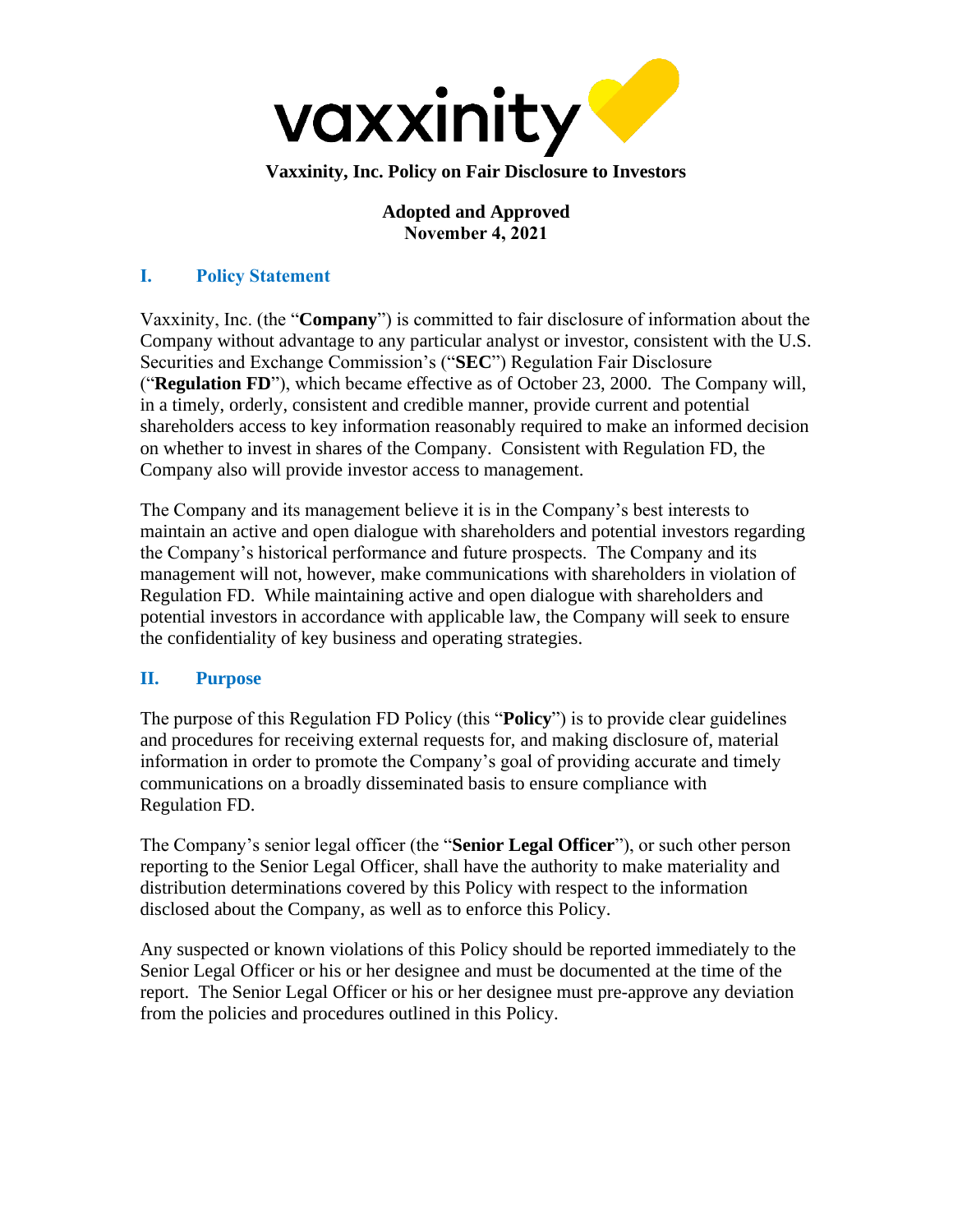#### **III. Compliance**

The Company complies with all periodic reporting and disclosure requirements outlined by the SEC, including Regulation FD. It is the Company's practice to disclose material information about the Company publicly, not selectively, in accordance with Regulation FD. The Company has established this Policy to ensure compliance with Regulation FD and to avoid selective disclosure of material non-public information. This Policy applies to all directors, officers, employees, consultants, contractors, agents or others acting on behalf of the Company, and complements the Company's Code of Conduct and Ethics and a separate Insider Trading Policy. This Policy applies to all forms of communication of the Company, including postings on the Company's website and any form of social media.

#### **A. Authorized Representatives of the Company**

The only persons authorized to communicate on behalf of the Company to securities analysts, broker-dealers, securityholders and other Enumerated Persons (as defined below) are the Chairperson of the Board of Directors, Chief Executive Officer, Chief Financial Officer, Chief Strategy Officer, or other persons specifically designated in writing by the head of Investor Relations or the Senior Legal Officer (each, an "**Authorized Representative**"). The Senior Legal Officer must be concurrently notified if any individual other than one of the above identified Authorized Representatives is designated to speak on behalf of the Company.

Other officers or employees of the Company may communicate with securities analysts, broker-dealers, securityholders and other Enumerated Persons as part of the Company's investor relations program. In such instances, an Authorized Representative shall also be present and the Senior Legal Officer (or his or her designee) shall have reviewed and approved the scope and content of such communications. No officer or employee is authorized to disclose any information about the Company that is material non-public information, except through Company-sanctioned public disclosure.

Authorized Representatives must undertake appropriate training before participating in discussions with any Enumerated Persons, and Authorized Representatives shall be familiar with applicable securities laws, including Regulation FD, and the Company's disclosure policies.

#### **B. Enumerated Persons Subject to Regulation FD Disclosure Requirements**

Regulation FD prohibits selective disclosure to certain specified persons, including:

- broker-dealers and persons associated with them, including investment analysts;
- investment advisers, certain institutional investment managers and their associated persons; and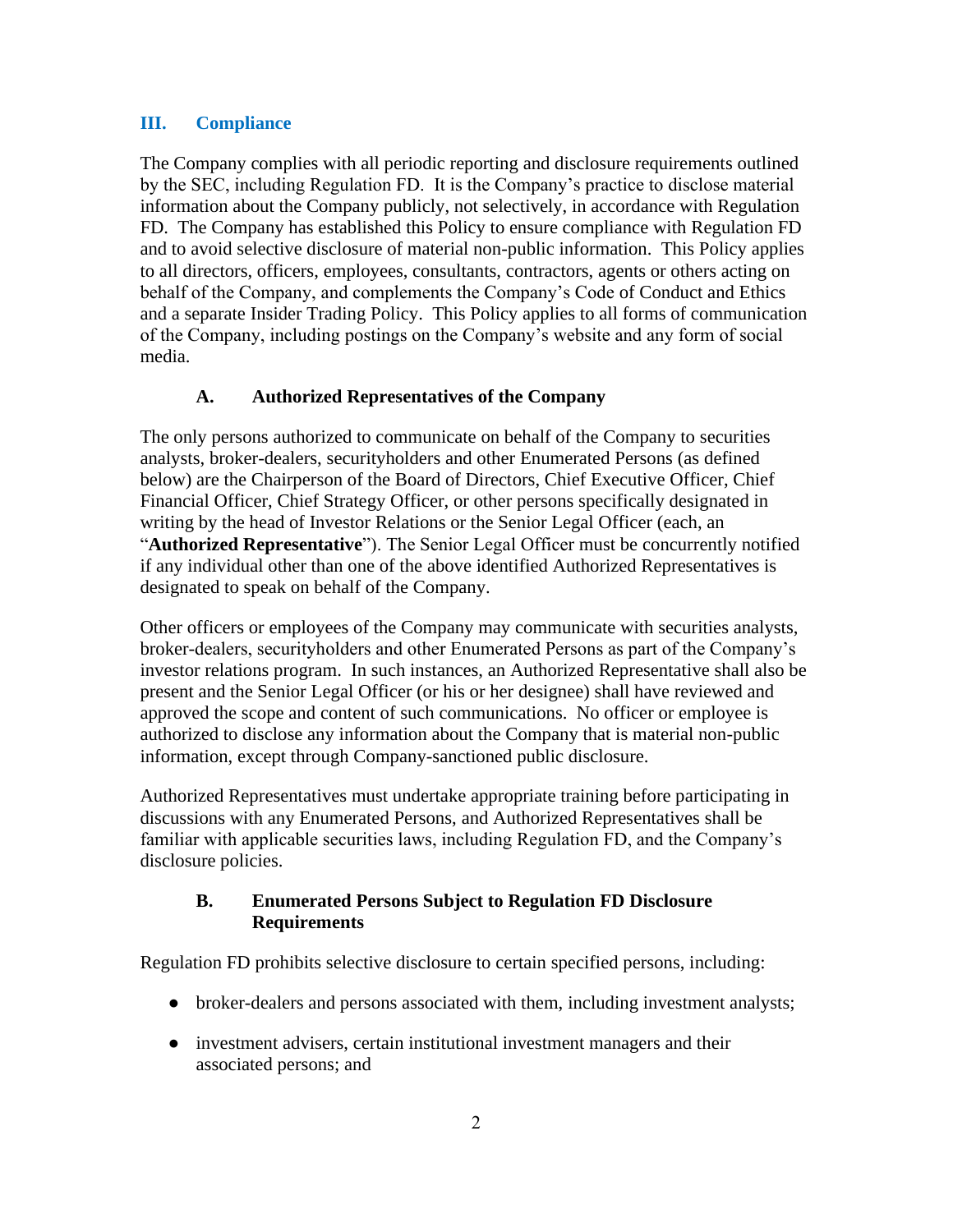• investment companies, hedge funds, and affiliated persons.

The persons noted above are collectively referred to herein as "Enumerated Persons".

Selective disclosure is also prohibited if made to any securityholder under circumstances in which it is reasonably foreseeable that the securityholder (whether or not an Enumerated Person) would purchase or sell the Company's securities on the basis of the information.

Regulation FD does not cover certain communications, including (i) communications with a person who owes a duty of trust or confidence to the Company (such as an attorney, investment banker or accountant retained by the Company), (ii) communications with a person who expressly agrees to maintain the disclosed information in confidence or (iii) disclosures made in connection with registered public securities offerings (with limited exceptions). In addition, the SEC has indicated that communications in the ordinary course of business with customers, suppliers or strategic partners, as well as communications with the press or news organizations, rating agencies, or the government, are not covered by Regulation FD.

# **C. Day-to-Day Communications**

Inquiries from analysts, securityholders and other Enumerated Persons must be forwarded to the Senior Legal Officer, or, in his or her absence, another Authorized Representative. Under no circumstances should any attempt be made to handle these inquiries without prior authorization from the Senior Legal Officer or an Authorized Representative. Subject to the following paragraph, the Senior Legal Officer will prepare a written record of each call received and a summary of any discussion.

Planned conversations and "one-on-one" meetings with Enumerated Persons must include at least one Authorized Representative and should, if practicable, include a second person. It should be determined in advance whether it is intended that any material non-public information be disclosed. If so, the Authorized Representative planning to make a statement disclosing material non-public information shall inform the Senior Legal Officer of that fact, and the material non-public information shall be disclosed prior to or simultaneously with the planned conversation by issuing a press release issued to the major news wires or by filing or furnishing a Current Report on Form 8-K, or by any other Regulation FD-compliant method. Pre-written speeches, written statements, presentations and other external communications should, to the extent practicable or appropriate, be reviewed in advance by the Senior Legal Officer or his or her designee.

As noted above, it is the preference of the Company that any planned meetings or conversations involving an Authorized Representative and any Enumerated Persons should also be attended by a second person, but if such a second person was not present for any such meeting or conversation, then the Authorized Representative must advise the Senior Legal Officer about the meeting or conversation and summarize the conversation and information (whether or not material non-public information) disclosed or discussed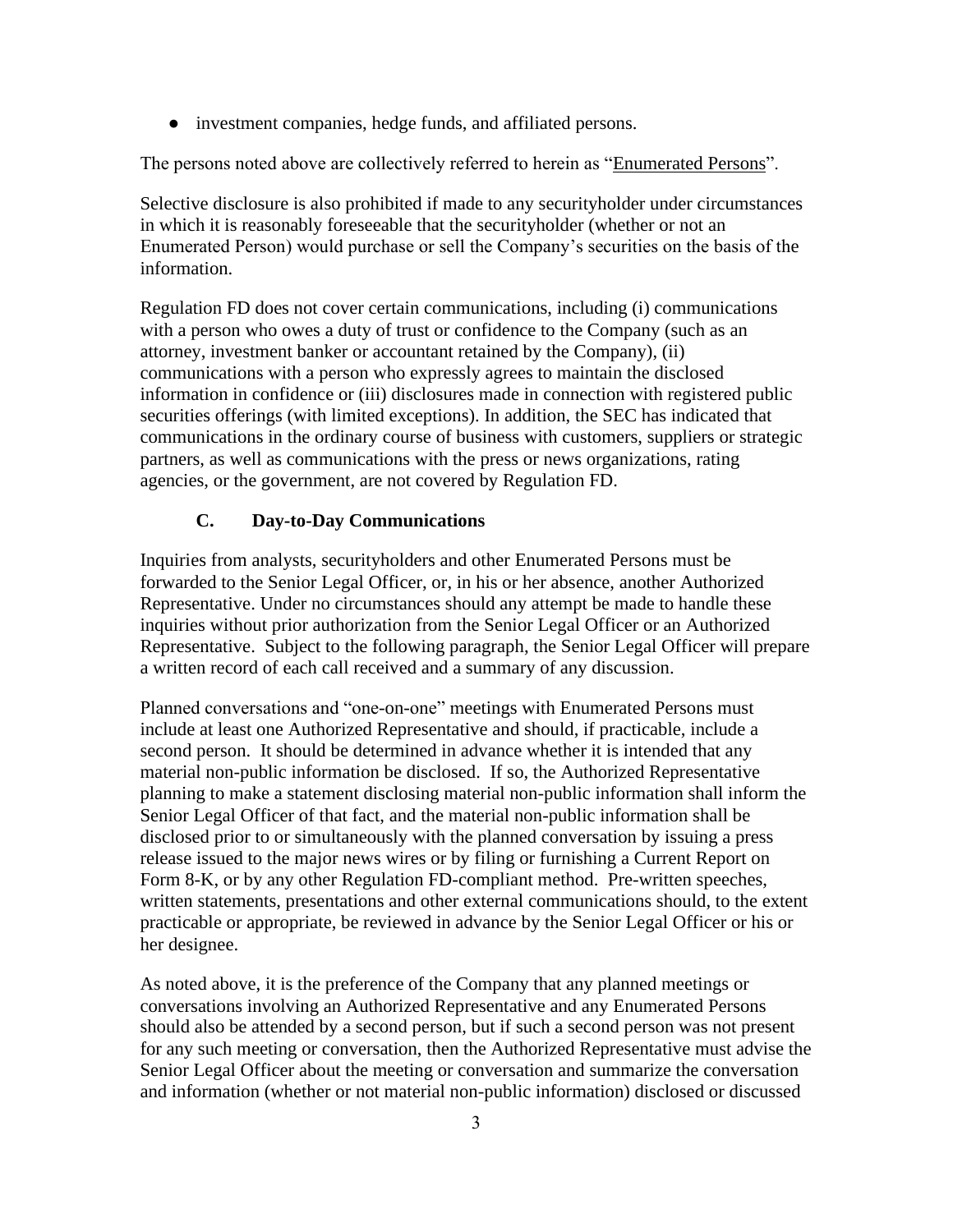at the meeting for the Senior Legal Officer promptly after conclusion of the meeting or conversation.

The investor relations department shall prepare and maintain a written record of each call or other communication received from an Enumerated Person with a notation as to the subject of any discussion. The investor relations department must forward a copy of those records to the Senior Legal Officer at the end of each month.

## **D. Public Disclosure of Material Information**

Any time an Authorized Representative determines to disclose or discuss non-public information related to the Company with anyone who is or might be an Enumerated Person, the Authorized Representative should consult with the Senior Legal Officer and a determination should be made prior to the communication as to whether the information is material and non-public.

Material information is any information that a reasonable investor would likely consider important in making a decision to buy, hold or sell Company securities or would consider to have altered the total mix of information available about the Company. Any information, including event-specific information, that could be reasonably expected to affect the price of any Company securities (whether it relates directly or indirectly to the Company or to trading in Company securities), whether such impact is positive or negative, should be considered material. There is no bright-line test for assessing materiality. Rather, materiality is determined based on an assessment of all of the relevant facts and circumstances at a particular time.

Possible material information or events include, but are not limited to, earnings information and quarterly results, guidance/statements on earnings estimates, fund performance, mergers, acquisitions, tender offers, joint ventures, or changes in assets, new products, contracts with suppliers, or developments regarding customers or suppliers, new investments or financings or developments regarding investments or financings, changes in auditors or auditor notification that the Company may no longer rely on an audit report, cybersecurity risks and incidents, events regarding the Company's securities, bankruptcies or receiverships and regulatory approvals or changes in regulations. Please keep in mind that this is not an exhaustive list of potentially material information. Because materiality is an area that requires specialized judgment, you should contact the Senior Legal Officer if you have any questions as to the materiality of particular information.

Information is non-public if it has not yet been disseminated in a manner reasonably designed to make it available to investors in a broad, non-exclusive manner (such as a press release or the filing or furnishing of a Current Report on Form 8-K).

If the determination is made that the information to be disclosed is material, the information must be disclosed through a press release and/or Current Report on Form 8- K before or at the same time that the information is disclosed to the Enumerated Person.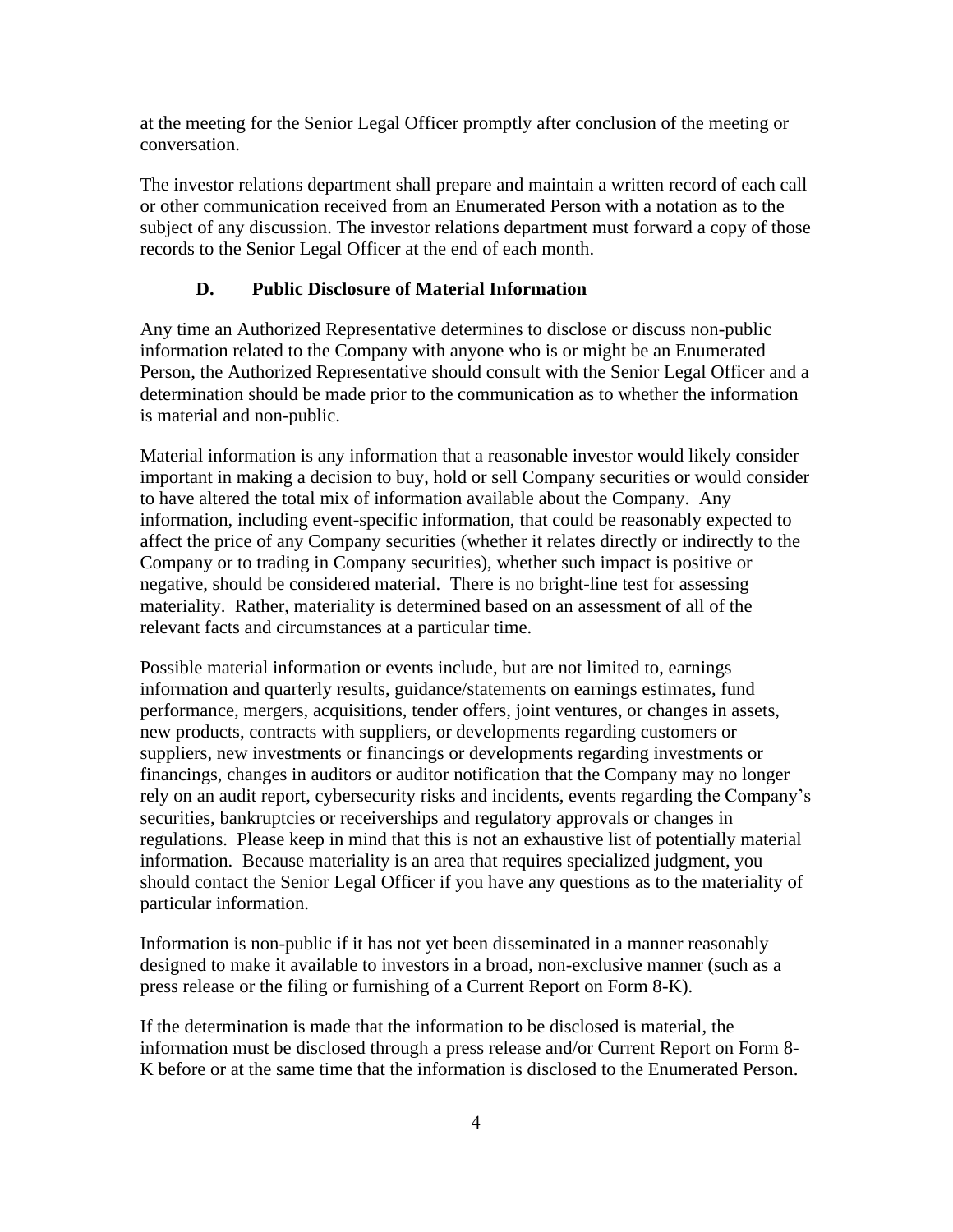If the Company learns that it (or certain persons acting on its behalf) has unintentionally disclosed material non-public information to an Enumerated Person, the Company must "promptly" publicly disseminate the information, meaning as soon as reasonably practicable (but in no event after the later of 24 hours after discovering the unintentional disclosure or at the opening of trading on the Nasdaq Stock Market).

Authorized Representatives should be cognizant of the fact that disclosure of material information is not limited to express, spoken language. Material information may also be disclosed through tone, emphasis or demeanor. Furthermore, Regulation FD covers the use of "code words" or "winks and nods" that may be used to convey material information.

#### **E. Quarterly Earnings Release Conference Calls and Updates**

The Company may hold quarterly investor conference calls open to analysts, the public and media (in listen-only mode) and provide public notice about the call through a press release, which is distributed to the major news agencies and will be posted on the Company's website. Investors and analysts who may want to ask questions at the conference calls should contact the Senior Legal Officer.

A playback of the conference call will be provided on the Company's website after the conference call.

#### **F. Analyst Models, Reports and Guidance**

The Company may review draft analyst reports or earnings models only to correct errors that can be corrected by referring to publicly available, historical, factual information, or to correct mathematical errors. Any review of an analyst report or earnings model may only be done after obtaining the express approval of the Senior Legal Officer. The Company does not comment on model assumptions. No other feedback or guidance on analyst reports or earnings models should be communicated to any Enumerated Person, whether to the analyst that created the analyst report or earnings model or to any other Enumerated Person. A written record should be kept of any comments provided on an analyst's report or model.

Under no circumstance should the Company or anyone acting on its behalf distribute to any Enumerated Person any analyst reports or any document prepared by any Enumerated Person, whether those reports or documents speak exclusively of the Company, of the Company's industry or of any other matters, without prior consultation with the Senior Legal Officer.

Authorized Representatives may talk to research analysts or other securities analysts to provide background information concerning the Company's business in order to facilitate initial and updated coverage. If the Authorized Representative determines that material non-public information has been unintentionally disclosed in these meetings, then he or she shall contact the Senior Legal Officer as soon as possible so that prompt public disclosure can be made in accordance with Regulation FD.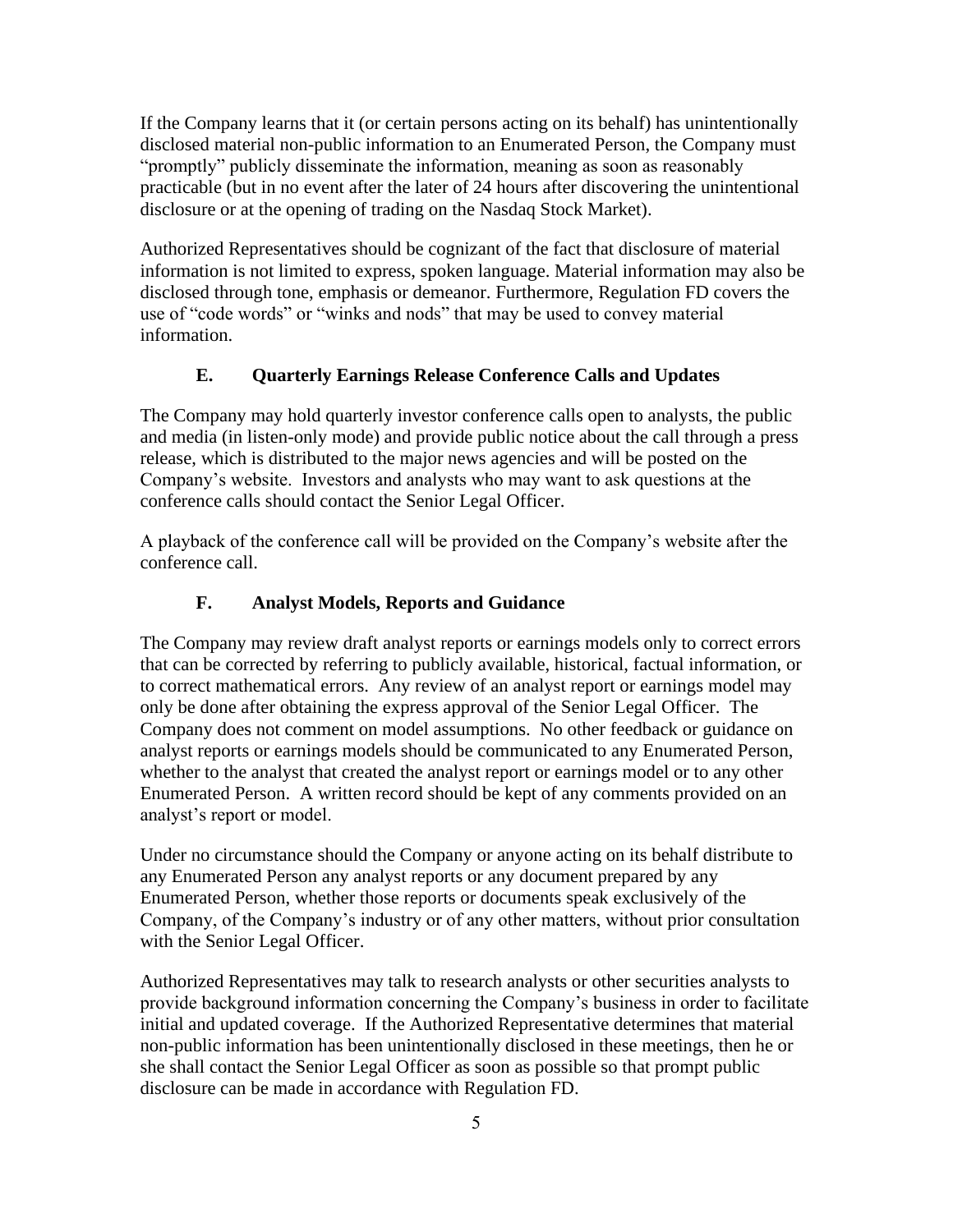The Company and its employees cannot give earnings guidance in any form in nonpublic settings, and Authorized Representatives shall not comment, other than through a public communication, on the Company's intention to provide or update projections or guidance. If the communication raises any questions in the mind of the Authorized Representative, the Senior Legal Officer should be consulted to determine the appropriate response. To the extent practicable, analysts will be requested to provide a written agenda or questions in advance to avoid inadvertent disclosures or to allow the preparation and simultaneous public release of information the Company is willing to disclose. Any statements regarding earnings expectations will be limited to press releases and publicly available earnings calls.

In the event the Company has issued any estimate, projection, guidance or comment regarding earnings or other financial measures, no employee will comment on those projections during the quarter. In response to any question about such information, Authorized Representatives shall say that (i) the prior estimate, projection, guidance or comment was as of the date it was given and (ii) it is the Company's policy not to comment on projections during the quarter.

#### **G. Quiet Period**

Without limiting any of the foregoing, the Company will observe a "quiet period" during which the Company will not comment on the financial outlook for the Company. This quiet period will commence beginning on the last day of the third month of each fiscal quarter of the Company and will end with the quarterly earnings conference call or until the Company's earnings information for the applicable period is made public. Unless approved in advance by the Chief Financial Officer and the Senior Legal Officer, neither the Company nor anyone acting on its behalf, including any Authorized Representative, shall engage in any substantive communications with Enumerated Persons during the quiet period. If any unintentional disclosure of material non-public information occurs during the quiet period, the Company shall publicly disclose the information in accordance with Regulation FD.

#### **H. Presentations**

The Company shall use the safe harbor guidelines for forward-looking information as part of individual, group and conference investor communications formats.

Authorized Representatives may participate in securities firm-sponsored and other investor conferences. Such Authorized Representatives will speak only on topics considered public or non-material, unless simultaneous public disclosure is also planned.

Authorized Representatives and Company executives may participate in industry group and other non-analyst group conferences. There is a possibility that investors, investment analysts and other persons may attend meetings of industry groups where Company executives will be speaking. The prepared remarks shall be screened to ensure that there will not be any discussion of material non-public information. If the Authorized Representative or Company executive determines that material non-public information